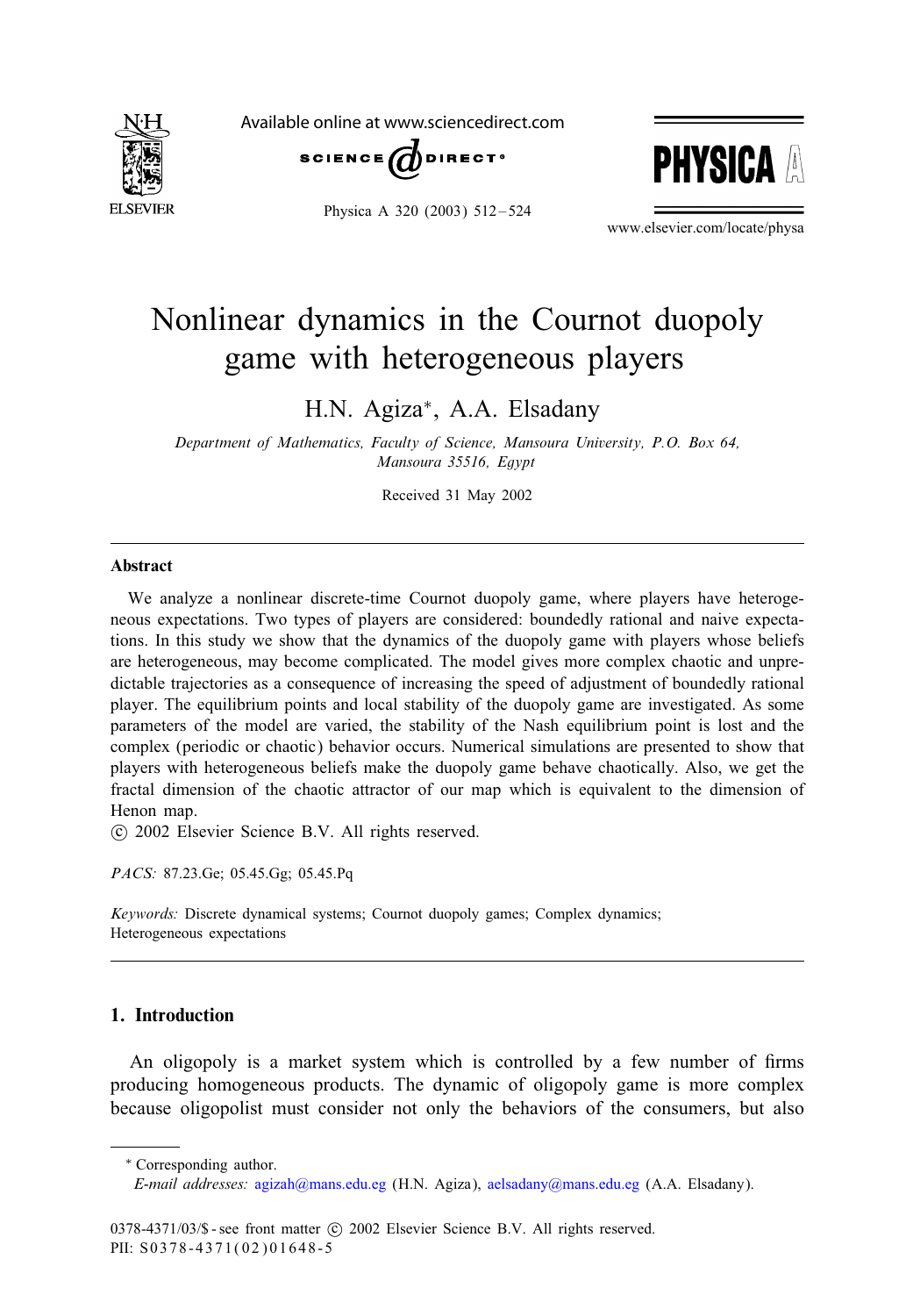the reactions of the other competitors. Cournot, in  $1838$  [\[1\]](#page--1-0), introduced the first formal theory of oligopoly, who treated the case with naive expectations, so that in every step each player assumes the last values taken by the competitors without estimation of their future reactions.

Recently, several works have shown that the Cournot model may lead to complex behaviors such as cyclic and chaotic, see, for example Refs.  $[2-7]$ . Among the first to do this was Puu [\[3,4\]](#page--1-0) who found a variety of complex dynamics arising in the Cournot duopoly case including the appearance of attractors with fractal dimension. Other studies on the dynamics of oligopoly models with more firms and other modifications include Ahmed and Agiza  $[8]$ , Agiza  $[5]$  and Agiza et al.  $[9]$  such efforts have been extended by Bischi and Kopel [\[10\]](#page--1-0) in a duopoly game with adaptive expectations. The development of complex oligopoly dynamics theory have been reviewed in Ref. [\[11\]](#page--1-0).

Expectations play a key role in modelling economics phenomena. A producer can choose his expectations rules of many available techniques to adjust his production outputs. May be in the market of duopoly model each firm behaves with different expectations strategies, so we are going to apply this kind of expectations in our model which is common in reality*.*

In this paper we consider a duopoly model which is introduced in Ref. [\[7\]](#page--1-0) but each player form a different strategy in order to compute his expected output. We take firm 1 represent a boundedly rational player while firm 2 has naive expectations. Each player adjusts his outputs towards the profit maximizing amount as target and use his expectations rule. Recently, examples of oligopoly games with homogeneous expectations are studied by Puu [\[4\]](#page--1-0), Kopel [\[6\]](#page--1-0), Agiza [\[12\]](#page--1-0), Agiza et al. [\[13,14\]](#page--1-0). It was shown that the dynamics of Cournot oligopoly game may never settle to a steady state, and in the long run they exhibit bounded dynamic which may be periodic or chaotic. Economic model with heterogeneous players is introduced see [\[15,16\]](#page--1-0). Also, the dynamics of heterogeneous two-dimensional cobweb model have been studied by Onozaki et al., see Ref. [\[17\]](#page--1-0).

The main aim of this work is to investigate the dynamic behaviors of a heterogeneous model representing two firms using heterogeneous expectations rules. This mechanism was applied in cobweb model [\[17\]](#page--1-0) and gave us a guide to apply it in our study.

The paper is organized as follows. In Section 2 we describe the evolution of dynamical systems of players with heterogeneous expectations rules. In Section [3,](#page--1-0) the dynamics of a duopoly game with boundedly rational player and naive player is modelled by a two-dimensional map. The existence and local stability of the equilibrium points of the nonlinear map are analyzed. Complex dynamics of behavior occur under some changes of control parameters of the model which are shown by numerical experiments. Fractal dimension of the strange attractor of the map is measured numerically.

#### 2. Heterogeneous expectations

In oligopoly game players choose simple expectations such as naive or complex as rational expectations. The players can use the same strategy (homogeneous expectations)